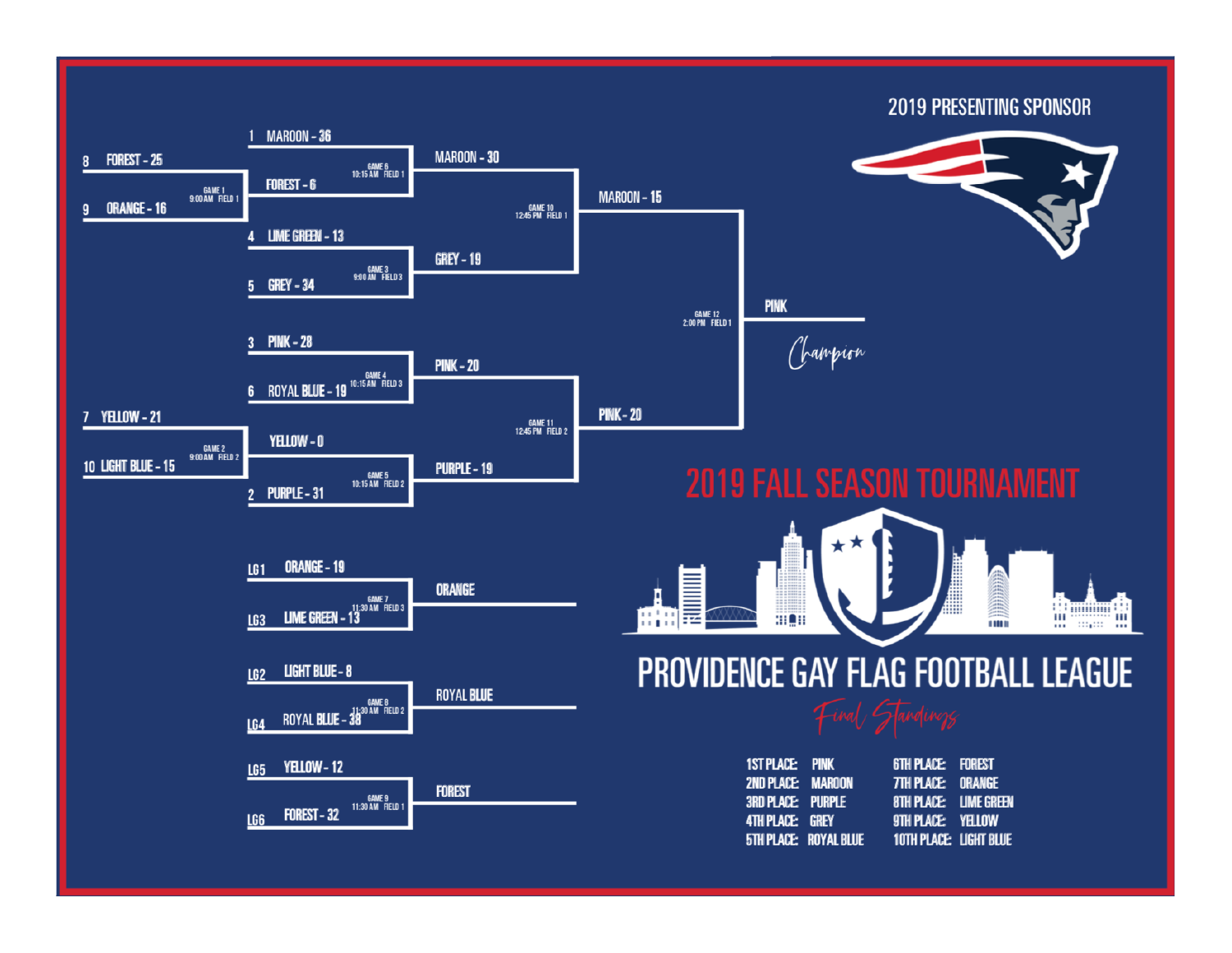## **Fall Regular Season Standings**

| <b>Rank</b>     | <b>Team</b>                          | #W | #L             | #1             | <b>PF</b> | <b>PA</b> | <b>Streak</b>  | <b>Points Earned</b> | <b>Overall Record</b> |
|-----------------|--------------------------------------|----|----------------|----------------|-----------|-----------|----------------|----------------------|-----------------------|
| 1               | Maroon 69                            | 15 | $\overline{2}$ | $\overline{0}$ | 400       | 219       | L1             | 30                   | $15 - 2 - 0$          |
| $\overline{2}$  | The Package Handlers                 | 11 | $6\phantom{1}$ | $\overline{0}$ | 389       | 227       | L3             | 22                   | $11 - 6 - 0$          |
| 3               | <b>Victorious Secret</b>             | 10 | 6              |                | 354       | 245       | W <sub>2</sub> | 21                   | $10 - 6 - 1$          |
| $\overline{4}$  | Margayritas                          | 10 | $\overline{7}$ | $\overline{0}$ | 376       | 320       | W <sub>1</sub> | 20                   | $10 - 7 - 0$          |
| 5               | Gray-for-Pay                         | 10 | $\overline{7}$ | $\overline{0}$ | 369       | 349       | W <sub>1</sub> | 20                   | $10 - 7 - 0$          |
| $6\phantom{1}6$ | <b>Royal Family</b>                  | 9  | 8              | $\overline{0}$ | 353       | 291       | W7             | 18                   | $9 - 8 - 0$           |
| $\overline{7}$  | <b>Follow the Yellhoe Blitz Road</b> | 9  | 8              | $\overline{0}$ | 260       | 293       | L1             | 18                   | $9 - 8 - 0$           |
| 8               | <b>Treesomes</b>                     | 5  | 10             | $\overline{2}$ | 242       | 368       | L1             | 12                   | $5 - 10 - 2$          |
| 9               | <b>Just Jack'd</b>                   | 3  | 14             | $\overline{0}$ | 169       | 380       | W <sub>1</sub> | 6                    | $3 - 14 - 0$          |
| 10              | Baby Blue Me One More Time           |    | 15             |                | 206       | 429       | L1             | 3                    | $1 - 15 - 1$          |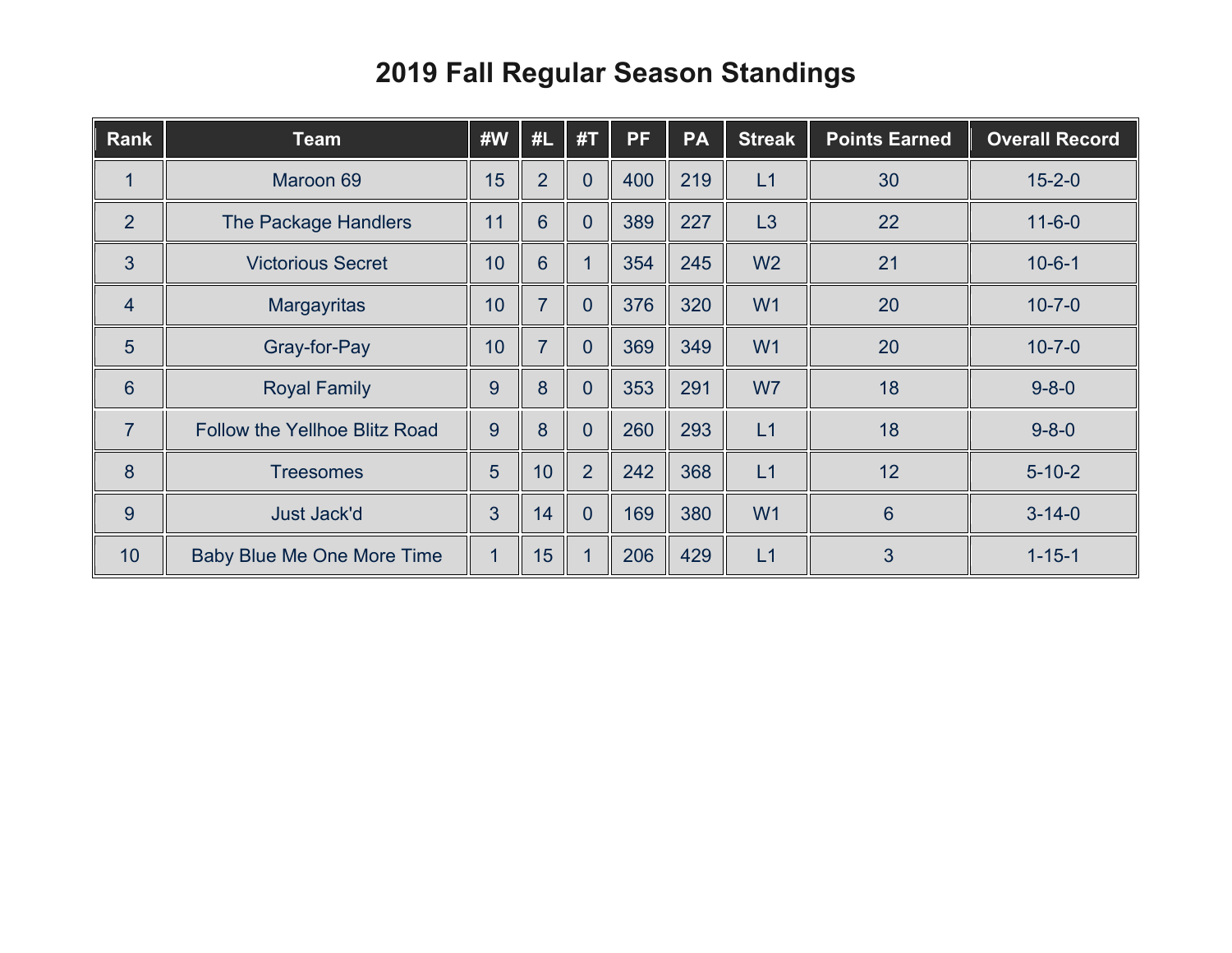## **2019 Fall Regular Season Game Scores**

| Date / Time / Field     | <b>Team A</b>                        | <b>Score</b>   | <b>Team B</b>                        | <b>Score</b>   |
|-------------------------|--------------------------------------|----------------|--------------------------------------|----------------|
| 9/14 8:30 AM / Field 1  | <b>Treesomes</b>                     | 24             | Maroon 69                            | 30             |
| 9/14 9:45 AM / Field 1  | <b>Margayritas</b>                   | 34             | Baby Blue Me One More Time           | 27             |
| 9/14 9:45 AM / Field 2  | <b>The Package Handlers</b>          | 13             | <b>Victorious Secret</b>             | $\overline{7}$ |
| 9/14 9:45 AM / Field 3  | <b>Follow the Yellhoe Blitz Road</b> | $\overline{7}$ | Gray-for-Pay                         | 15             |
| 9/14 11:00 AM / Field 1 | <b>Treesomes</b>                     | 18             | <b>Just Jack'd</b>                   | 12             |
| 9/14 11:00 AM / Field 2 | <b>Baby Blue Me One More Time</b>    | 22             | <b>Victorious Secret</b>             | 14             |
| 9/14 11:00 AM / Field 3 | Maroon 69                            | 18             | <b>Royal Family</b>                  | 6              |
| 9/14 12:15 PM / Field 1 | <b>Royal Family</b>                  | 6              | <b>Follow the Yellhoe Blitz Road</b> | 35             |
| 9/14 12:15 PM / Field 2 | <b>Just Jack'd</b>                   | 12             | <b>The Package Handlers</b>          | 26             |
| 9/14 12:15 PM / Field 3 | Gray-for-Pay                         | 14             | <b>Margayritas</b>                   | 18             |
| 9/21 8:30 AM / Field 1  | <b>Royal Family</b>                  | 27             | <b>Margayritas</b>                   | 35             |
| 9/21 9:45 AM / Field 1  | <b>Just Jack'd</b>                   | 6              | <b>Follow the Yellhoe Blitz Road</b> | 26             |
| 9/21 9:45 AM / Field 2  | <b>Victorious Secret</b>             | 26             | Gray-for-Pay                         | 21             |
| 9/21 9:45 AM / Field 3  | Maroon 69                            | 33             | The Package Handlers                 | 26             |
| 9/21 11:00 AM / Field 1 | <b>Treesomes</b>                     | 12             | <b>Margayritas</b>                   | 34             |
| 9/21 11:00 AM / Field 2 | <b>Royal Family</b>                  | 0              | <b>Victorious Secret</b>             | 19             |
| 9/21 11:00 AM / Field 3 | Gray-for-Pay                         | 27             | <b>Baby Blue Me One More Time</b>    | 21             |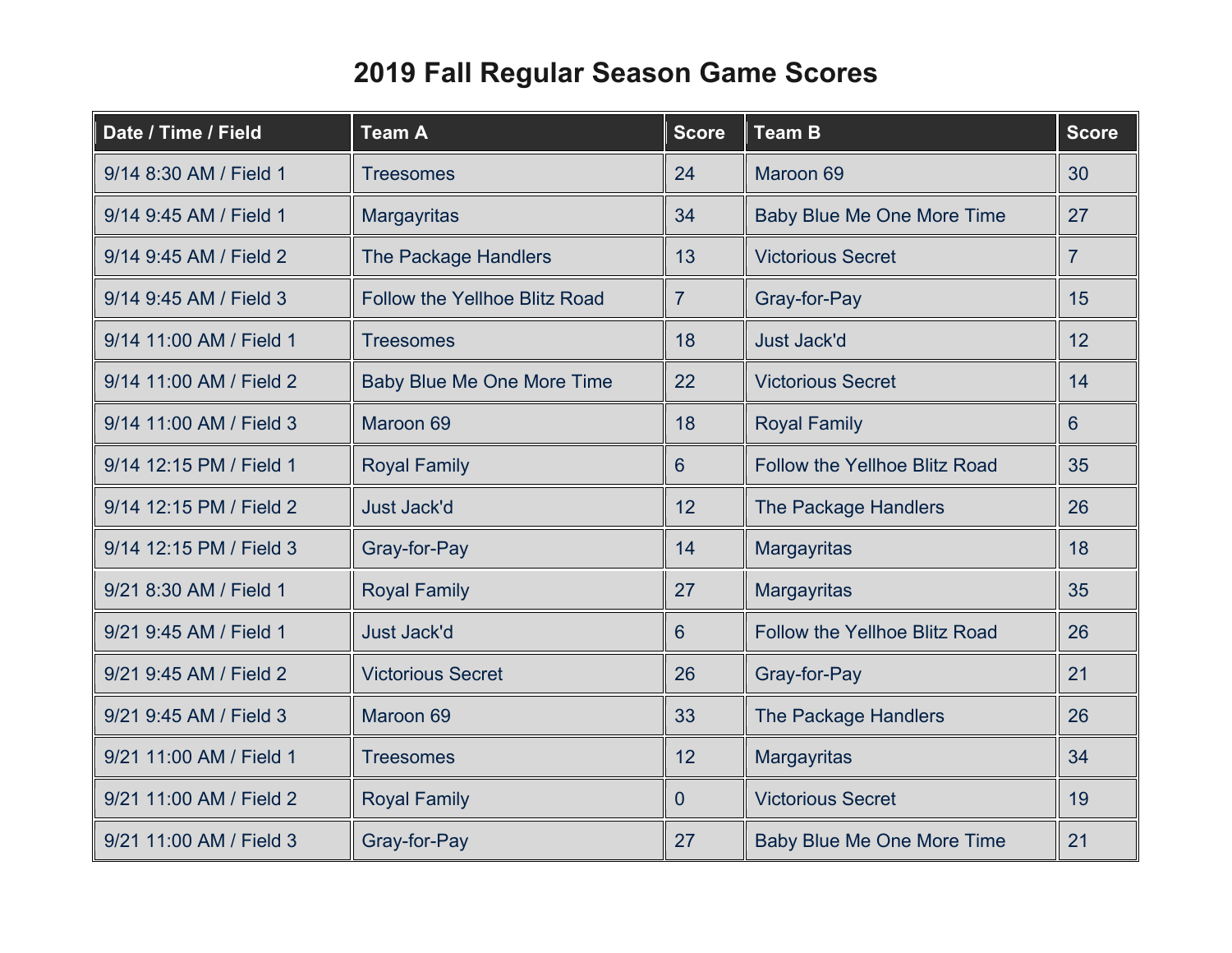| Date / Time / Field     | <b>Team A</b>                        | <b>Score</b>   | <b>Team B</b>                        | <b>Score</b>   |
|-------------------------|--------------------------------------|----------------|--------------------------------------|----------------|
| 9/21 12:15 PM / Field 1 | Maroon 69                            | 24             | <b>Just Jack'd</b>                   | 13             |
| 9/21 12:15 PM / Field 2 | <b>Follow the Yellhoe Blitz Road</b> | $6^{\circ}$    | <b>Treesomes</b>                     | 32             |
| 9/21 12:15 PM / Field 3 | <b>The Package Handlers</b>          | 32             | <b>Baby Blue Me One More Time</b>    | 6              |
| 9/28 8:30 AM / Field 1  | <b>Victorious Secret</b>             | 38             | <b>Treesomes</b>                     | $\mathbf{0}$   |
| 9/28 9:45 AM / Field 1  | Maroon 69                            | 20             | <b>Follow the Yellhoe Blitz Road</b> | 18             |
| 9/28 9:45 AM / Field 2  | Gray-for-Pay                         | 30             | The Package Handlers                 | 14             |
| 9/28 9:45 AM / Field 3  | <b>Margayritas</b>                   | 26             | <b>Just Jack'd</b>                   | $\mathbf{0}$   |
| 9/28 11:00 AM / Field 1 | <b>Victorious Secret</b>             | 33             | <b>Just Jack'd</b>                   | 8              |
| 9/28 11:00 AM / Field 2 | Gray-for-Pay                         | 25             | <b>Royal Family</b>                  | 21             |
| 9/28 11:00 AM / Field 3 | <b>Treesomes</b>                     | $\overline{7}$ | Baby Blue Me One More Time           | 6              |
| 9/28 12:15 PM / Field 1 | Maroon 69                            | 20             | Margayritas                          | 19             |
| 9/28 12:15 PM / Field 2 | <b>Royal Family</b>                  | 24             | Baby Blue Me One More Time           | 13             |
| 9/28 12:15 PM / Field 3 | <b>Follow the Yellhoe Blitz Road</b> | 19             | The Package Handlers                 | $\overline{7}$ |
| 10/5 8:30 AM / Field 1  | <b>Margayritas</b>                   | 20             | <b>Just Jack'd</b>                   | 14             |
| 10/5 8:30 AM / Field 2  | Gray-for-Pay                         | 0              | The Package Handlers                 | 31             |
| 10/5 9:45 AM / Field 1  | <b>Treesomes</b>                     | 14             | Follow the Yellhoe Blitz Road        | 6              |
| 10/5 9:45 AM / Field 2  | <b>Royal Family</b>                  | 6              | Maroon 69                            | 24             |
| 10/5 9:45 AM / Field 3  | <b>Baby Blue Me One More Time</b>    | 6              | <b>Victorious Secret</b>             | 40             |
| 10/19 8:30 AM / Field 1 | <b>The Package Handlers</b>          | 19             | <b>Royal Family</b>                  | 6              |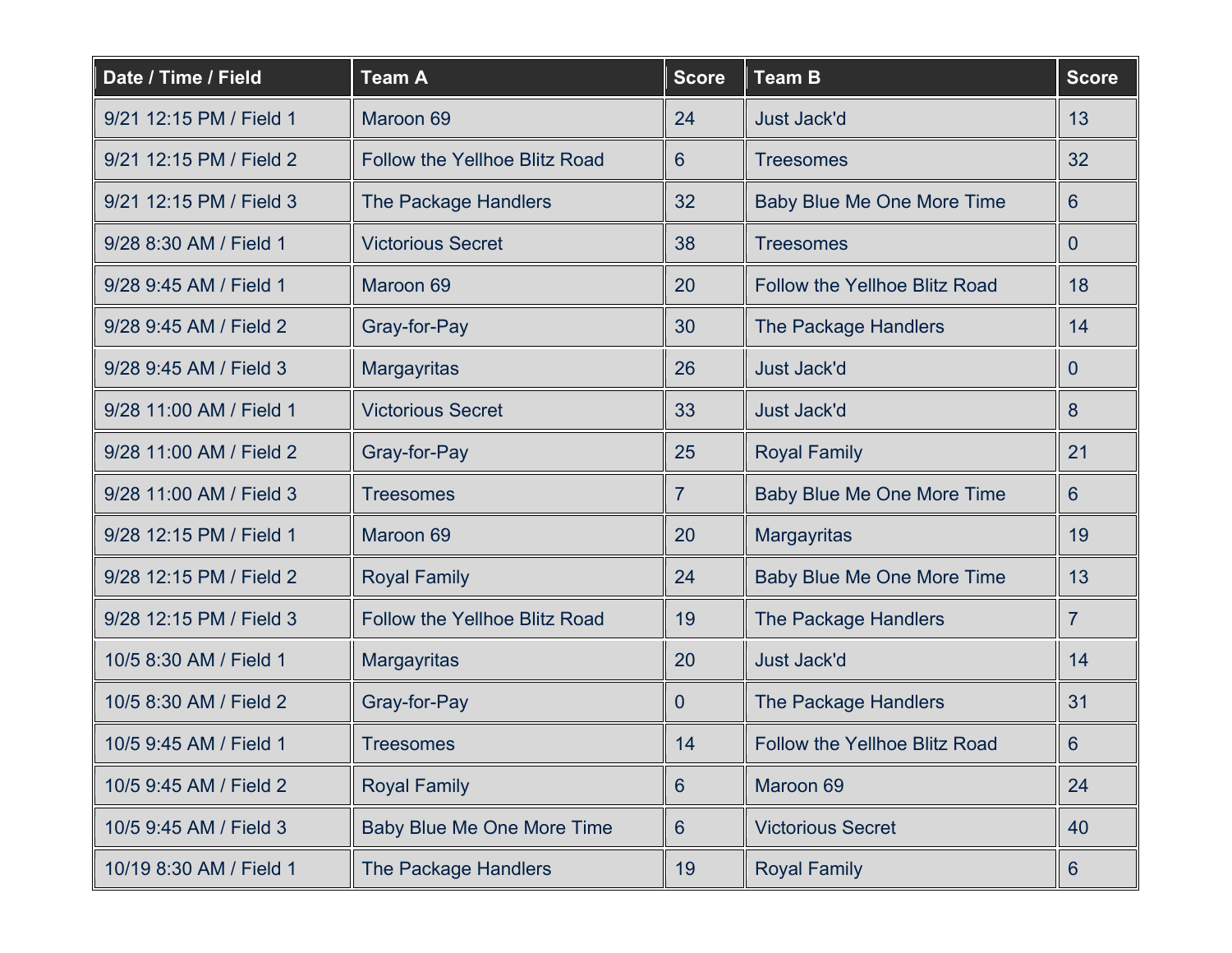| Date / Time / Field      | <b>Team A</b>                        | <b>Score</b>   | <b>Team B</b>                        | <b>Score</b> |
|--------------------------|--------------------------------------|----------------|--------------------------------------|--------------|
| 10/19 9:45 AM / Field 1  | <b>Victorious Secret</b>             | 12             | Maroon 69                            | 6            |
| 10/19 9:45 AM / Field 2  | Baby Blue Me One More Time           | $6^{\circ}$    | <b>Just Jack'd</b>                   | 19           |
| 10/19 9:45 AM / Field 3  | Gray-for-Pay                         | 40             | <b>Treesomes</b>                     | 18           |
| 10/19 11:00 AM / Field 1 | <b>Victorious Secret</b>             | 13             | <b>Follow the Yellhoe Blitz Road</b> | 14           |
| 10/19 11:00 AM / Field 2 | <b>Treesomes</b>                     | $\overline{0}$ | <b>Royal Family</b>                  | 46           |
| 10/19 11:00 AM / Field 3 | <b>Margayritas</b>                   |                | The Package Handlers                 | 37           |
| 10/19 12:15 PM / Field 1 | <b>Margayritas</b>                   | F              | <b>Follow the Yellhoe Blitz Road</b> | --           |
| 10/19 12:15 PM / Field 2 | <b>Just Jack'd</b>                   | 14             | Gray-for-Pay                         | 27           |
| 10/19 12:15 PM / Field 3 | <b>Baby Blue Me One More Time</b>    | $\overline{7}$ | Maroon 69                            | 27           |
| 10/26 8:30 AM / Field 1  | <b>Follow the Yellhoe Blitz Road</b> | 23             | <b>Baby Blue Me One More Time</b>    | 12           |
| 10/26 9:45 AM / Field 1  | <b>Just Jack'd</b>                   | 13             | <b>Treesomes</b>                     | 12           |
| 10/26 9:45 AM / Field 2  | <b>Victorious Secret</b>             | 13             | The Package Handlers                 | 32           |
| 10/26 9:45 AM / Field 3  | Maroon 69                            | 30             | Gray-for-Pay                         | 18           |
| 10/26 11:00 AM / Field 1 | Gray-for-Pay                         | 12             | <b>Follow the Yellhoe Blitz Road</b> | 20           |
| 10/26 11:00 AM / Field 2 | Baby Blue Me One More Time           | $\overline{0}$ | <b>Margayritas</b>                   | 26           |
| 10/26 11:00 AM / Field 3 | <b>Royal Family</b>                  | 19             | Maroon 69                            | 27           |
| 10/26 12:15 PM / Field 1 | The Package Handlers                 | 26             | <b>Treesomes</b>                     | 6            |
| 10/26 12:15 PM / Field 2 | <b>Royal Family</b>                  | 27             | <b>Just Jack'd</b>                   | 6            |
| 10/26 12:15 PM / Field 3 | <b>Margayritas</b>                   | 26             | <b>Victorious Secret</b>             | 27           |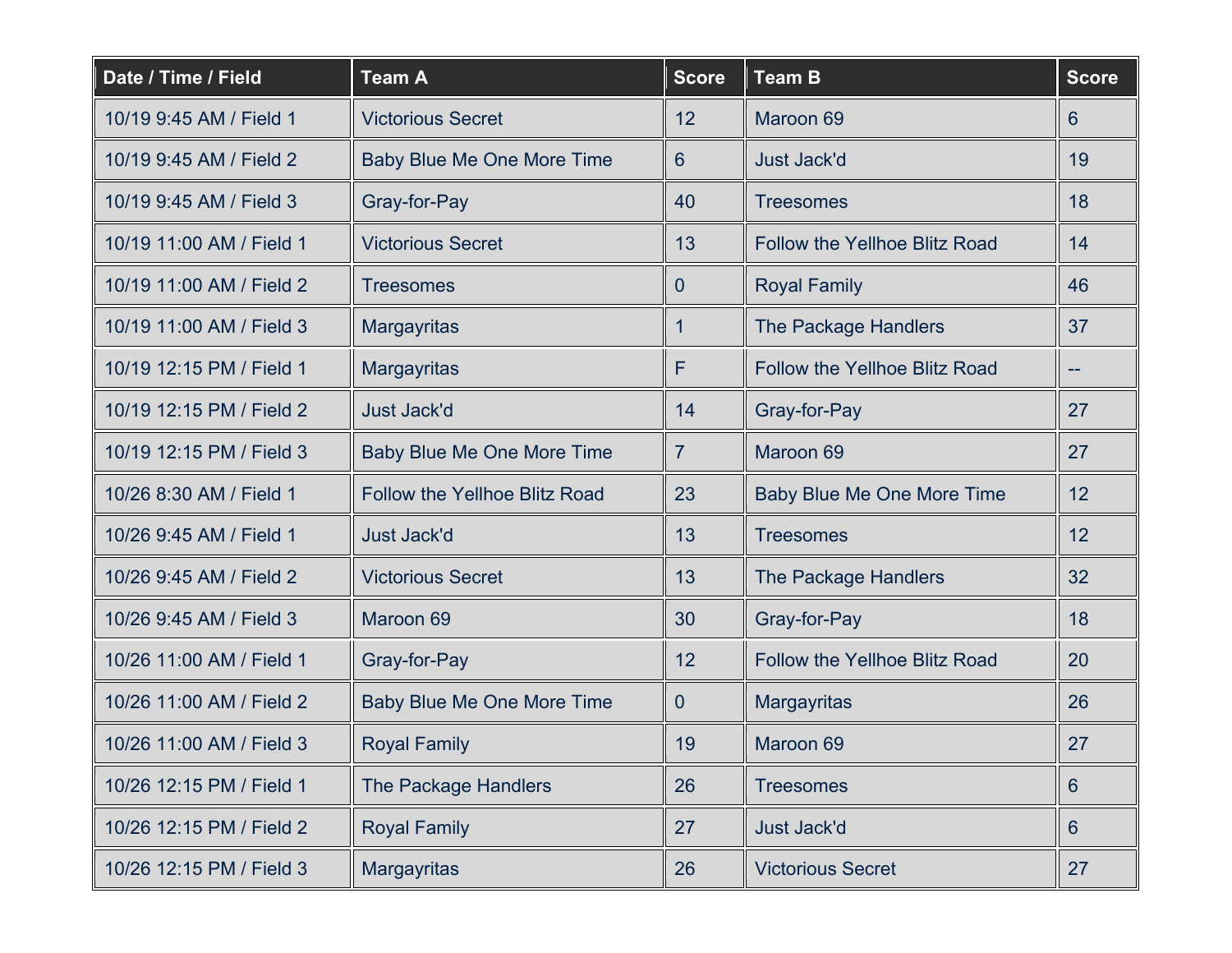| Date / Time / Field     | <b>Team A</b>                        | <b>Score</b>     | <b>Team B</b>                        | <b>Score</b> |
|-------------------------|--------------------------------------|------------------|--------------------------------------|--------------|
| 11/2 8:30 AM / Field 1  | Baby Blue Me One More Time           | $\overline{0}$   | The Package Handlers                 | 32           |
| 11/2 9:45 AM / Field 1  | <b>Treesomes</b>                     | 38               | <b>Follow the Yellhoe Blitz Road</b> | $\mathbf{7}$ |
| 11/2 9:45 AM / Field 2  | <b>Margayritas</b>                   | 26               | Gray-for-Pay                         | 33           |
| 11/2 9:45 AM / Field 3  | <b>Just Jack'd</b>                   | $\overline{0}$   | Maroon 69                            | 26           |
| 11/2 11:00 AM / Field 1 | <b>Victorious Secret</b>             | 35               | Baby Blue Me One More Time           | 18           |
| 11/2 11:00 AM / Field 2 | The Package Handlers                 | 24               | <b>Just Jack'd</b>                   | 12           |
| 11/2 11:00 AM / Field 3 | <b>Royal Family</b>                  | 42               | Margayritas                          | 19           |
| 11/2 12:15 PM / Field 1 | <b>Follow the Yellhoe Blitz Road</b> | $6 \overline{6}$ | <b>Royal Family</b>                  | 27           |
| 11/2 12:15 PM / Field 2 | Gray-for-Pay                         | 27               | <b>Victorious Secret</b>             | 26           |
| 11/2 12:15 PM / Field 3 | Maroon 69                            | 24               | <b>Treesomes</b>                     | $\mathbf{0}$ |
| 11/9 8:30 AM / Field 1  | Maroon 69                            | 30               | <b>Follow the Yellhoe Blitz Road</b> | 19           |
| 11/9 9:45 AM / Field 1  | <b>Just Jack'd</b>                   | 0                | Margayritas                          | 26           |
| 11/9 9:45 AM / Field 2  | Gray-for-Pay                         | 8                | The Package Handlers                 | 24           |
| 11/9 9:45 AM / Field 3  | <b>Royal Family</b>                  | 24               | <b>Baby Blue Me One More Time</b>    | 18           |
| 11/9 11:00 AM / Field 1 | <b>Treesomes</b>                     | 14               | <b>Victorious Secret</b>             | 14           |
| 11/9 11:00 AM / Field 2 | The Package Handlers                 | 13               | Maroon 69                            | 27           |
| 11/9 11:00 AM / Field 3 | <b>Follow the Yellhoe Blitz Road</b> | 27               | Just Jack'd                          | 14           |
| 11/9 12:15 PM / Field 1 | <b>Victorious Secret</b>             | 0                | <b>Royal Family</b>                  | 26           |
| 11/9 12:15 PM / Field 2 | Baby Blue Me One More Time           | 23               | Gray-for-Pay                         | 38           |